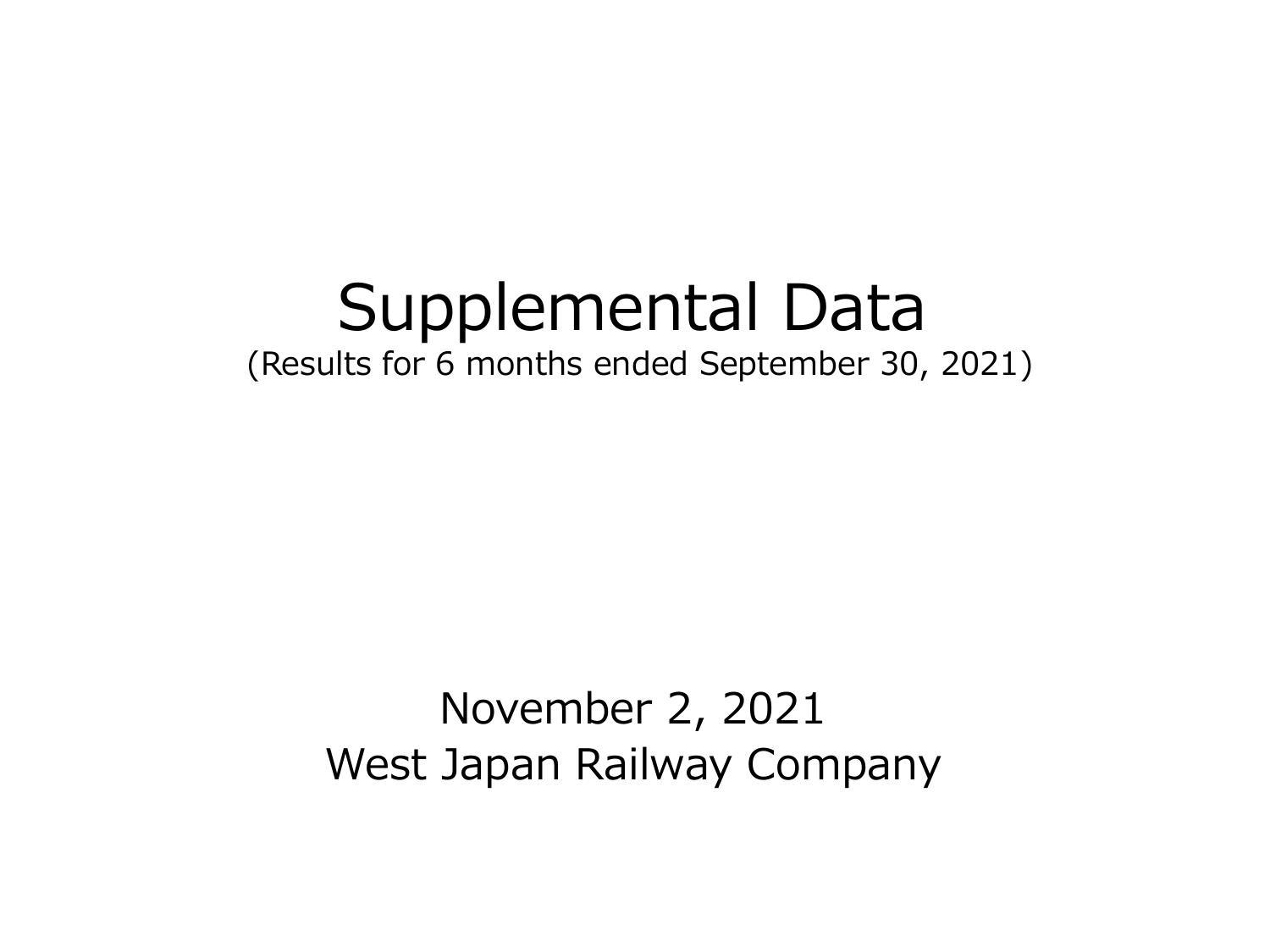# 1. Financial Highlights



|                                       |                |                |                         |               |              |                           |                         | ¥ Billions    |
|---------------------------------------|----------------|----------------|-------------------------|---------------|--------------|---------------------------|-------------------------|---------------|
|                                       | 6 months ended | 6 months ended | YoY                     |               | Results      | <b>Forecasts</b>          | YoY                     |               |
|                                       | Sep 30,2020    | Sep 30,2021    | Increase/<br>(Decrease) | $\frac{0}{0}$ | FY2021.3*    | FY2022.3<br>As of Nov 2** | Increase/<br>(Decrease) | $\frac{0}{0}$ |
|                                       | A              | B              | $B-A$                   | $B/A-1$       | $\mathsf{C}$ | D                         | $D-C$                   | $D/C-1$       |
| <b>[Consolidated]</b>                 |                |                |                         |               |              |                           |                         |               |
| <b>Operating Revenues</b>             | 402.3          | 436.8          | 34.4                    | 8.6           | 920.0        | 1,052.0                   | 131.9                   | 14.3          |
|                                       |                |                |                         |               |              | to 1,089.0                | to 168.9                | to 18.4       |
| Operating Loss                        | (144.7)        | (86.1)         | 58.6                    |               | (245.5)      | (129.0)                   | 116.5                   |               |
|                                       |                |                |                         |               |              | to (94.0)                 | to 151.5                |               |
| <b>Recurring Loss</b>                 | (154.2)        | (87.4)         | 66.8                    | —             | (257.3)      | (141.5)                   | 115.8                   |               |
|                                       |                |                |                         |               |              | to (106.5)                | to 150.8                |               |
| Loss attributable to owners of parent | (128.0)        | (68.6)         | 59.4                    |               | (233.1)      | (116.5)                   | 116.6                   |               |
|                                       |                |                |                         |               |              | to $(81.5)$               | to 151.6                |               |
|                                       |                |                |                         |               |              |                           |                         |               |
| [Non-Consolidated]                    |                |                |                         |               |              |                           |                         |               |
| <b>Operating Revenues</b>             | 225.9          | 251.9          | 25.9                    | 11.5          | 506.8        | 589.0                     | 82.1                    | 16.2          |
|                                       |                |                |                         |               |              | to 622.0                  | to 115.1                | to 22.7       |
| <b>Transportation Revenues</b>        | 182.3          | 210.0          | 27.6                    | 15.2          | 419.0        | 499.0                     | 79.9                    | 19.1          |
|                                       |                |                |                         |               |              | to 532.0                  | to 112.9                | to 27.0       |
| <b>Operating Expenses</b>             | 354.9          | 332.8          | (22.0)                  | (6.2)         | 740.6        | 723.0                     | (17.6)                  | (2.4)         |
| Personnel costs                       | 92.3           | 90.2           | (2.1)                   | (2.4)         | 183.8        | 179.0                     | (4.8)                   | (2.7)         |
| Non personnel costs                   | 162.4          | 147.9          | (14.4)                  | (8.9)         | 354.4        | 353.5                     | (0.9)                   | (0.3)         |
| Energy costs                          | 20.7           | 19.0           | (1.6)                   | (8.1)         | 39.5         | 39.5                      | (0.0)                   | (0.2)         |
| Maintenance costs                     | 62.4           | 55.5           | (6.9)                   | (11.1)        | 151.9        | 139.5                     | (12.4)                  | (8.2)         |
| Miscellaneous costs                   | 79.2           | 73.4           | (5.8)                   | (7.4)         | 162.8        | 174.5                     | 11.6                    | 7.1           |
| Depreciation                          | 67.9           | 62.2           | (5.6)                   | (8.4)         | 141.0        | 129.0                     | (12.0)                  | (8.5)         |
| Operating Loss                        | (128.9)        | (80.9)         | 48.0                    |               | (233.8)      | (134.0)                   | 99.8                    |               |
|                                       |                |                |                         |               |              | to (101.0)                | to 132.8                |               |
| Recurring Loss                        | (139.3)        | (86.9)         | 52.3                    | ╾             | (250.7)      | (148.5)                   | 102.2                   |               |
|                                       |                |                |                         |               |              | to (115.5)                | to 135.2                |               |
| Net Loss                              | (99.7)         | (63.8)         | 35.9                    |               | (217.3)      | (117.0)                   | 100.3                   |               |
|                                       |                |                |                         |               |              | to (84.0)                 | to 133.3                |               |

Note: Figures in brackets ( ) are negative values.

\*Results for the fiscal year ended March 31, 2021, are the figures after the retroactive application of "Accounting Standard for Revenue Recognition."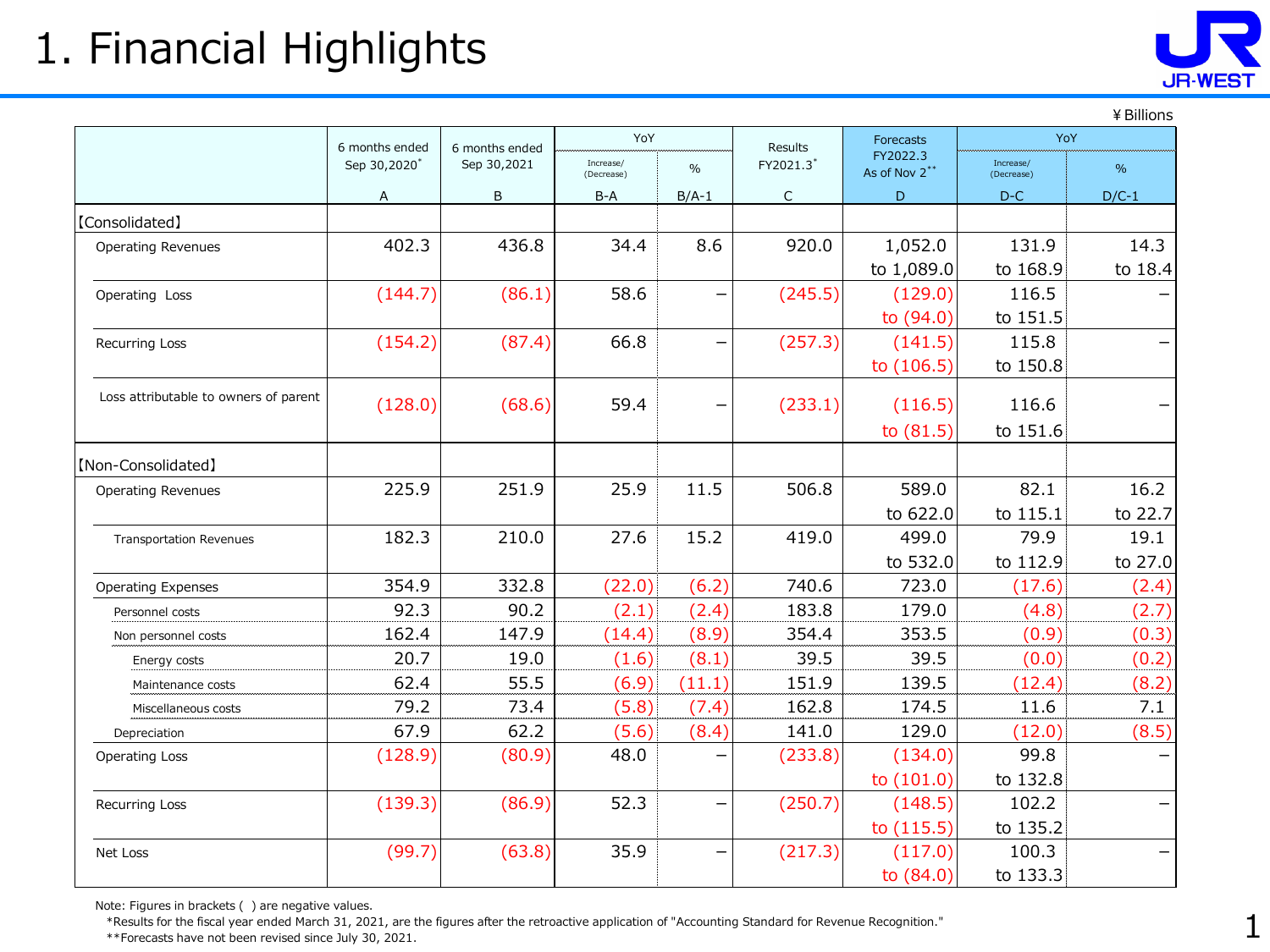# 2. Non-Consolidated Financial Results and Forecasts



¥Billions

|                                    |                                            |                               | YoY                     |                          |                      | Forecasts                 | YoY                     |                          |
|------------------------------------|--------------------------------------------|-------------------------------|-------------------------|--------------------------|----------------------|---------------------------|-------------------------|--------------------------|
|                                    | 6 months ended<br>Sep 30,2020 <sup>*</sup> | 6 months ended<br>Sep 30,2021 | Increase/<br>(Decrease) | $\frac{0}{0}$            | Results<br>FY2021.3* | FY2022.3<br>As of Nov 2** | Increase/<br>(Decrease) | $\%$                     |
|                                    | Α                                          | B                             | $B-A$                   | $B/A-1$                  | $\mathsf{C}$         | $\mathsf D$               | $D-C$                   | $D/C-1$                  |
| <b>Operating Revenues</b>          | 225.9                                      | 251.9                         | 25.9                    | 11.5                     | 506.8                | 589.0                     | 82.1                    | 16.2                     |
|                                    |                                            |                               |                         |                          |                      | to 622.0                  | to 115.1                | to 22.7                  |
| Transportation revenues            | 182.3                                      | 210.0                         | 27.6                    | 15.2                     | 419.0                | 499.0                     | 79.9                    | 19.1                     |
|                                    |                                            |                               |                         |                          |                      | to 532.0                  | to 112.9                | to 27.0                  |
| Other                              | 43.5                                       | 41.9                          | (1.6)                   | (3.8)                    | 87.8                 | 90.0                      | 2.1                     | 2.5                      |
| <b>Operating Expenses</b>          | 354.9                                      | 332.8                         | (22.0)                  | (6.2)                    | 740.6                | 723.0                     | (17.6)                  | (2.4)                    |
| Personnel costs                    | 92.3                                       | 90.2                          | (2.1)                   | (2.4)                    | 183.8                | 179.0                     | (4.8)                   | (2.7)                    |
| Non personnel costs                | 162.4                                      | 147.9                         | (14.4)                  | (8.9)                    | 354.4                | 353.5                     | (0.9)                   | (0.3)                    |
| Energy costs                       | 20.7                                       | 19.0                          | (1.6)                   | (8.1)                    | 39.5                 | 39.5                      | (0.0)                   | (0.2)                    |
| Maintenance costs                  | 62.4                                       | 55.5                          | (6.9)                   | (11.1)                   | 151.9                | 139.5                     | (12.4)                  | (8.2)                    |
| Miscellaneous costs                | 79.2                                       | 73.4                          | (5.8)                   | (7.4)                    | 162.8                | 174.5                     | 11.6                    | 7.1                      |
| Rental payments, etc.              | 13.6                                       | 13.2                          | (0.3)                   | (2.8)                    | 27.6                 | 27.0                      | (0.6)                   | (2.3)                    |
| Taxes                              | 18.5                                       | 19.1                          | 0.6                     | 3.3                      | 33.6                 | 34.5                      | 0.8                     | 2.4                      |
| Depreciation                       | 67.9                                       | 62.2                          | (5.6)                   | (8.4)                    | 141.0                | 129.0                     | (12.0)                  | (8.5)                    |
| <b>Operating Loss</b>              | (128.9)                                    | (80.9)                        | 48.0                    |                          | (233.8)              | (134.0)<br>to $(101.0)$   | 99.8<br>to 132.8        |                          |
| Non-operating revenues and         |                                            |                               |                         |                          |                      |                           |                         |                          |
| expenses, net                      | (10.3)                                     | (6.0)                         | 4.2                     |                          | (16.9)               | (14.5)                    | 2.4                     |                          |
| Non-operating revenues             | 2.3                                        | $\overline{5.5}$              | 3.1                     | $\overline{\phantom{0}}$ | 8.4                  | 9.0                       | 0.5                     |                          |
| Non-operating expenses             | 12.7                                       | 11.6                          | (1.0)                   | $\overline{\phantom{0}}$ | 25.3                 | 23.5                      | (1.8)                   |                          |
| <b>Recurring Loss</b>              | (139.3)                                    | (86.9)                        | 52.3                    |                          | (250.7)              | (148.5)                   | 102.2                   |                          |
|                                    |                                            |                               |                         |                          |                      | to $(115.5)$              | to 135.2                |                          |
| Extraordinary profit and loss, net | (3.3)                                      | 7.4                           | 10.8                    | $\overline{\phantom{0}}$ | (23.9)               | 23.5                      | 47.4                    |                          |
| Extraordinary profit               | $\overline{5.0}$                           | 11.8                          | 6.7                     | $\overline{\phantom{0}}$ | 25.0                 | 28.0                      | 2.9                     | $\overline{\phantom{0}}$ |
| Extraordinary loss                 | 8.4                                        | 4.4                           | (4.0)                   | -                        | 49.0                 | $\overline{4.5}$          | (44.5)                  | $\qquad \qquad -$        |
| Net Loss                           | (99.7)                                     | (63.8)                        | 35.9                    |                          | (217.3)              | (117.0)<br>to $(84.0)$    | 100.3<br>to 133.3       |                          |

Note: Figures in brackets ( ) are negative values.

\*Results for the fiscal year ended March 31, 2021, are the figures after the retroactive application of "Accounting Standard for Revenue Recognition."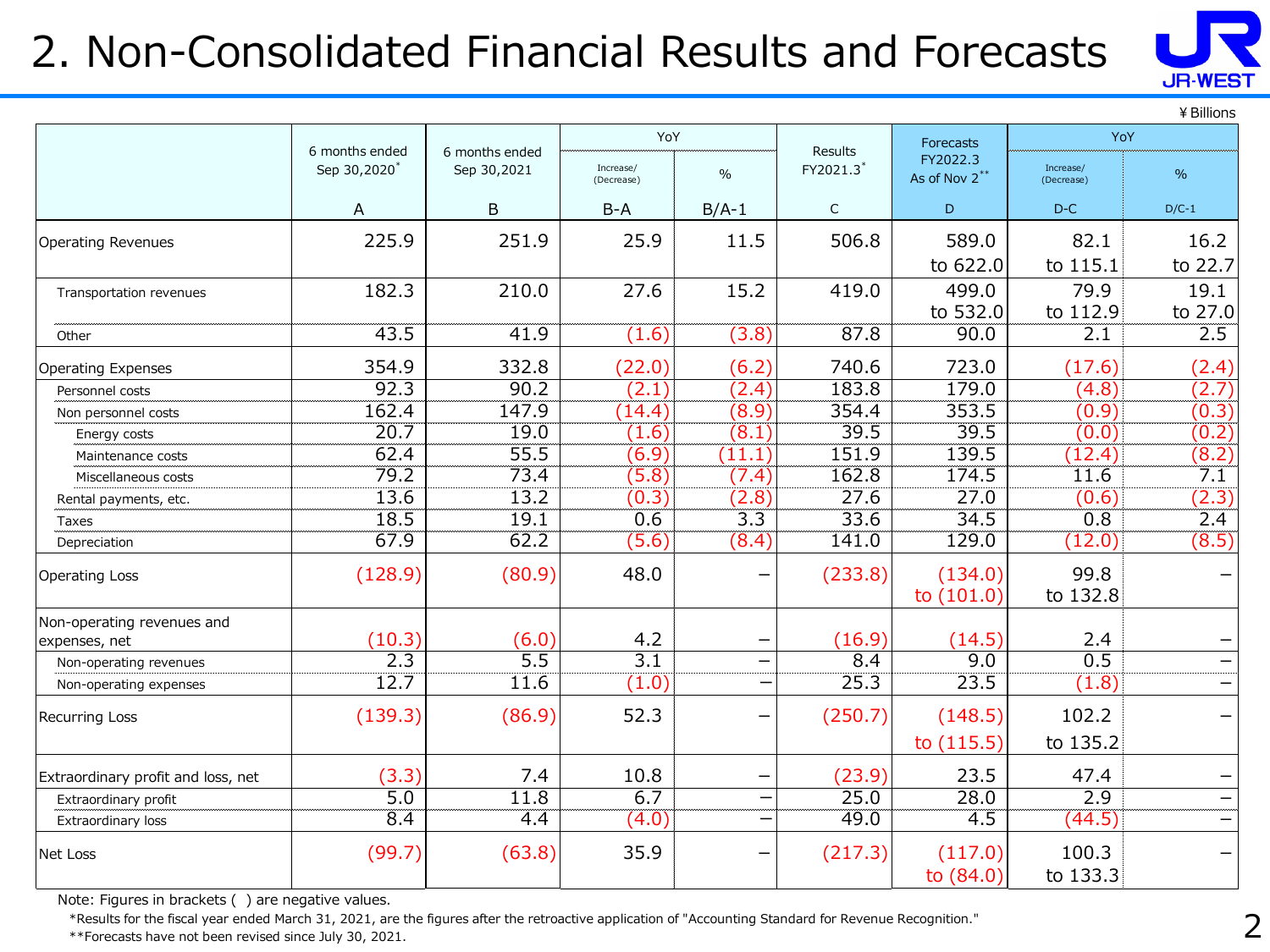#### 3. Major Factors of Increase/Decrease in Transportation Revenues



¥Billions

|                    |       |        |                            | Results for 6 months ended Sep 30, 2021 |        |
|--------------------|-------|--------|----------------------------|-----------------------------------------|--------|
| Transportation     |       |        | YoY<br>Increase/(Decrease) | Major factors                           |        |
| revenues           |       | Amount | $\frac{0}{0}$              |                                         | Amount |
|                    |       |        |                            | Fundamental trend 0.0%                  |        |
|                    |       |        |                            | Special factors                         |        |
|                    |       |        |                            | ·Rebound from COVID-19 (Domestic)       | 17.3   |
| Shinkansen         | 82.9  | 17.0   | 25.9                       |                                         |        |
|                    |       |        |                            |                                         |        |
|                    |       |        |                            |                                         |        |
|                    |       |        |                            | etc.                                    |        |
|                    |       |        |                            | Fundamental trend 0.0%                  |        |
|                    |       |        |                            | Special factors                         |        |
| Kansai Urban Area  |       |        |                            | ·Rebound from COVID-19 (Domestic)       | 8.3    |
| (Kyoto-Osaka-      | 98.3  | 8.4    | 9.4                        |                                         |        |
| Kobe Area)         |       |        |                            |                                         |        |
|                    |       |        |                            |                                         |        |
|                    |       |        |                            | etc.                                    |        |
|                    |       |        |                            | Fundamental trend 0.0%                  |        |
|                    |       |        |                            | Special factors                         |        |
| Other              |       |        |                            | ·Rebound from COVID-19 (Domestic)       | 1.7    |
| lines              | 28.7  | 2.1    | 8.0                        |                                         |        |
|                    |       |        |                            |                                         |        |
|                    |       |        |                            |                                         |        |
|                    |       |        |                            | etc.                                    |        |
| Conventional lines | 127.0 | 10.5   | 9.1                        |                                         |        |
| Total              | 210.0 | 27.6   | 15.2                       |                                         |        |

Note1: Revenues from luggage transportation are omitted due to the small amount.

Note2: Figures in brackets () are negative values.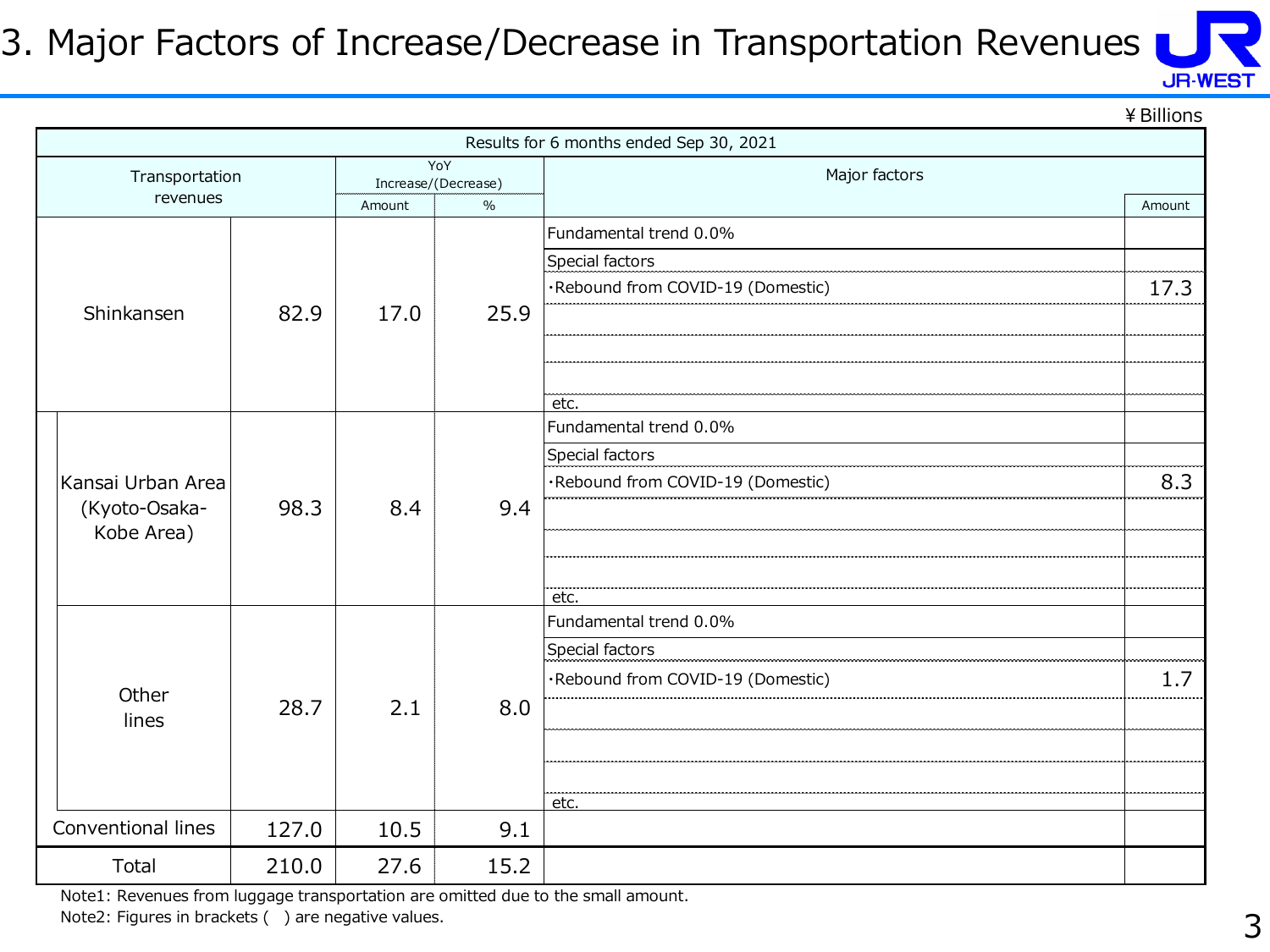

Transportation Revenues Passenger-Kilometers

|                                              |           |                                                        |               |           |                                    |                    |                      |                          | ¥ Billions                | Millions of passenger-kilometers |          |                                                        |                |          |                                    |                        |
|----------------------------------------------|-----------|--------------------------------------------------------|---------------|-----------|------------------------------------|--------------------|----------------------|--------------------------|---------------------------|----------------------------------|----------|--------------------------------------------------------|----------------|----------|------------------------------------|------------------------|
|                                              |           | Results for 6 months ended Sep 30<br>$(4/1 \sim 9/30)$ |               |           | 3 months (2Q)<br>$(7/1 \sim 9/30)$ |                    | FY2021.3             | FY2022.3<br>Forecasts    |                           | YoY                              |          | Results for 6 months ended Sep 30<br>$(4/1 \sim 9/30)$ |                |          | 3 months (2Q)<br>$(7/1 \sim 9/30)$ |                        |
|                                              | FY2021.3* | FY2022.3                                               | YoY           | FY2021.3* | FY2022.3                           | YoY                | Results <sup>®</sup> | As of Nov 2**            |                           |                                  | FY2021.3 | FY2022.3                                               | YoY            | FY2021.3 | FY2022.3                           | YoY                    |
| Total                                        | 182.3     | 210.0                                                  | 27.6<br>15.2% | 110.3     | 111.0                              | 0.7<br>0.7%        | 419.0                | 499.0                    | 79.9<br>to 532.0 to 112.9 | 19.1%<br>to 27.0%                | 15,849   | 17,265                                                 | 1,415<br>8.9%  | 9,033    | 8,867                              | (165)<br>(1.8%)        |
| Shinkansen                                   | 65.9      | 82.9                                                   | 17.0<br>25.9% | 43.3      | 45.9                               | 2.5<br>5.9%        | 165.5                | 214.5<br>to 237.5        | 48.9<br>to 71.9           | 29.6%<br>to 43.5%                | 3,028    | 3,806                                                  | 777<br>25.7%   | 1,986    | 2,108                              | 122<br>6.2%            |
| <b>Commuter Passes</b>                       | 5.1       | 5.3                                                    | 0.1<br>3.6%   | 2.5       | 2.6                                | 0.0<br>2.5%        | 10.1                 | -                        | $\overline{\phantom{0}}$  | $\qquad \qquad \blacksquare$     | 399      | 417                                                    | 18<br>4.7%     | 201      | 206                                | $\overline{4}$<br>2.2% |
| Non-Commuter Passes                          | 60.7      | 77.6                                                   | 16.8<br>27.8% | 40.7      | 43.2                               | 2.4<br>6.1%        | 155.3                | -                        | $\overline{\phantom{0}}$  | $\overline{\phantom{0}}$         | 2,629    | 3,388                                                  | 758<br>28.9%   | 1,784    | 1,902                              | 117<br>6.6%            |
| <b>Conventional Lines</b>                    | 116.4     | 127.0                                                  | 10.5<br>9.1%  | 66.9      | 65.1                               | (1.8)<br>(2.7%)    | 253.4                | 284.5<br>to 294.5        | 31.0<br>to 41.0           | 12.2%<br>to 16.2%                | 12,820   | 13,458                                                 | 638<br>5.0%    | 7,046    | 6,758                              | (288)<br>$(4.1\%)$     |
| <b>Commuter Passes</b>                       | 58.4      | 60.2                                                   | 1.7<br>3.0%   | 30.4      | 29.7                               | (0.6)<br>(2.2%)    | 117.3                |                          |                           | $\qquad \qquad -$                | 9,667    | 9,788                                                  | 120<br>1.2%    | 5,035    | 4,739                              | (296)<br>(5.9%)        |
| Non-Commuter Passes                          | 57.9      | 66.8                                                   | 8.8<br>15.3%  | 36.4      | 35.3                               | (1.1)<br>$(3.1\%)$ | 136.1                |                          | -                         | $\overline{\phantom{m}}$         | 3,152    | 3,670                                                  | 517<br>16.4%   | 2,010    | 2,019                              | 8<br>0.4%              |
| Kansai Urban Area<br>(Kyoto-Osaka-Kobe Area) | 89.8      | 98.3                                                   | 8.4<br>9.4%   | 51.1      | 50.2                               | (0.8)<br>(1.7%)    | 194.1                | 217.5<br>to 224.0        | 23.3<br>to 29.8           | 12.0%<br>to 15.4%                | 10,151   | 10,737                                                 | 586<br>5.8%    | 5,563    | 5,386                              | (176)<br>(3.2%)        |
| <b>Commuter Passes</b>                       | 47.8      | 49.3                                                   | 1.4<br>3.1%   | 24.8      | 24.3                               | (0.4)<br>(2.0%)    | 96.2                 |                          | $\overline{\phantom{0}}$  | $\overline{\phantom{0}}$         | 7,820    | 7,980                                                  | 160<br>2.1%    | 4,082    | 3,872                              | (209)<br>$(5.1\%)$     |
| Non-Commuter Passes                          | 42.0      | 49.0                                                   | 6.9<br>16.6%  | 26.2      | 25.8                               | (0.3)<br>$(1.5\%)$ | 97.9                 | $\overline{\phantom{0}}$ | $\overline{\phantom{0}}$  | $\overline{\phantom{0}}$         | 2,331    | 2,757                                                  | 426<br>18.3%   | 1,481    | 1,514                              | 32<br>2.2%             |
| Other Lines                                  | 26.5      | 28.7                                                   | 2.1<br>8.0%   | 15.8      | 14.8                               | (0.9)<br>(5.9%)    | 59.3                 | 67.0<br>to 70.5          | 7.6<br>to 11.1            | 12.9%<br>to 18.8%                | 2,669    | 2,721                                                  | 51<br>1.9%     | 1,483    | 1,372                              | (111)<br>(7.5%)        |
| <b>Commuter Passes</b>                       | 10.6      | 10.8                                                   | 0.2<br>2.3%   | 5.5       | 5.4                                | (0.1)<br>(3.5%)    | 21.1                 | -                        | $\overline{\phantom{0}}$  | $\qquad \qquad -$                | 1,847    | 1,808                                                  | (39)<br>(2.2%) | 953      | 867                                | (86)<br>$(9.1\%)$      |
| Non-Commuter Passes                          | 15.9      | 17.8                                                   | 1.8<br>11.8%  | 10.2      | 9.4                                | (0.7)<br>$(7.3\%)$ | 38.2                 | -                        | $\overline{\phantom{0}}$  | $\overline{\phantom{m}}$         | 821      | 913                                                    | 91<br>11.1%    | 529      | 505                                | (24)<br>$(4.6\%)$      |

Note: Figures in brackets ( ) are negative values.

\*Results for the fiscal year ended March 31, 2021, are the figures after the retroactive application of "Accounting Standard for Revenue Recognition."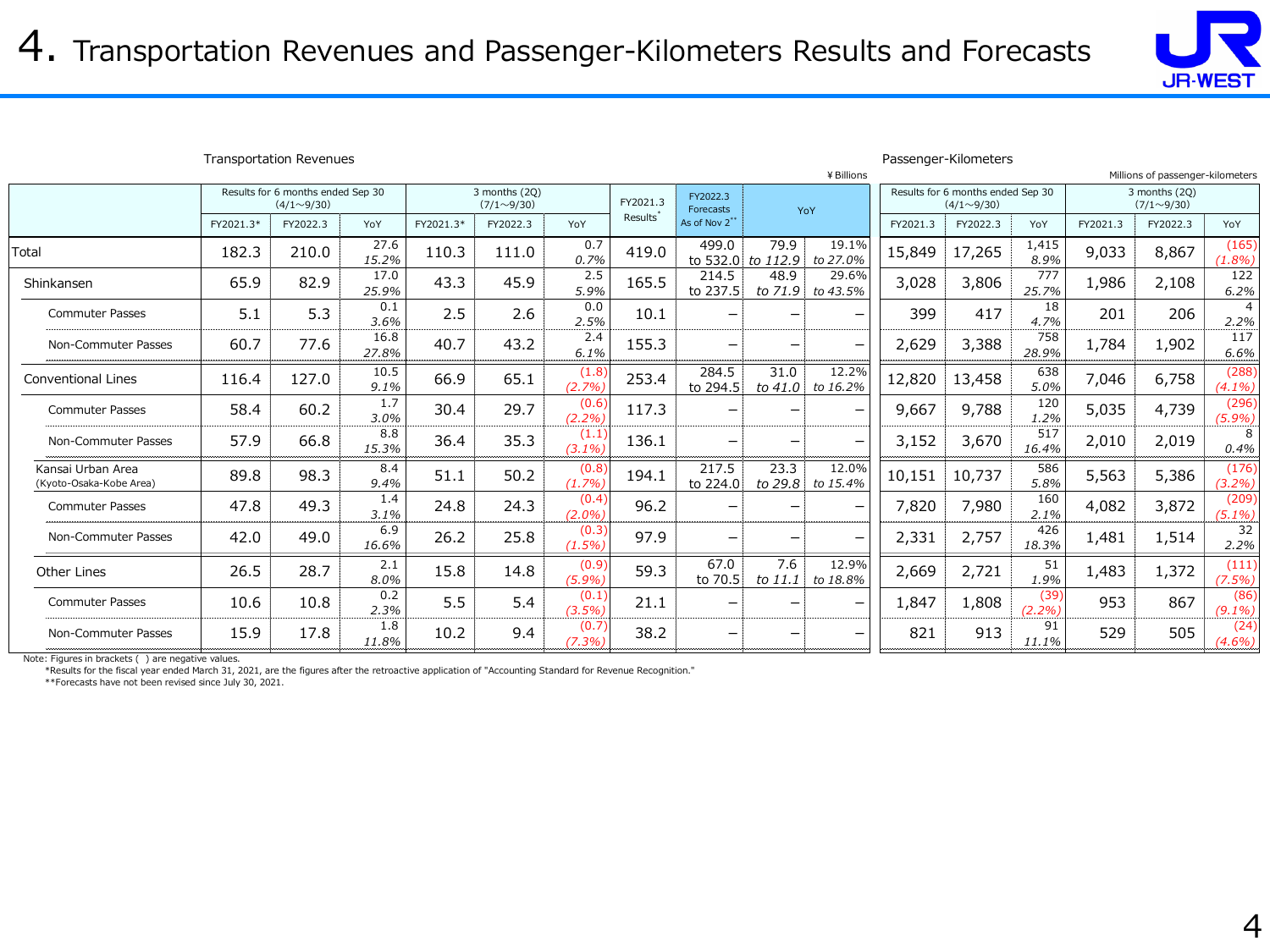#### 5. Major Factors of Increase/Decrease in Operating Expenses (Non-consolidated)



¥Billions

|                               |       |                         |        | Results for 6 months ended Sep 30,2021                                                                   |
|-------------------------------|-------|-------------------------|--------|----------------------------------------------------------------------------------------------------------|
|                               |       | YoY                     |        |                                                                                                          |
|                               |       | Increase/<br>(Decrease) | $\%$   | Major factors (YoY)                                                                                      |
| Personnel costs               | 90.2  | (2.1)                   | (2.4)  | ·Decrease in personnel, bonus, etc.                                                                      |
| Energy costs                  | 19.0  | (1.6)                   | (8.1)  | ·Decrease in passenger car-kilometer due to timetable revision,<br>·Adjustment amout for fuel cost, etc. |
| Maintenance costs             | 55.5  | (6.9)                   | (11.1) | ·Difference in progress of maintenance work<br>·Decrease due to limitation of measures, etc.             |
| Miscellaneous costs           | 73.4  | (5.8)                   | (7.4)  | $\cdot$ Decrease in payments for other JR companies, advertising expenses, etc.                          |
| Rental Payments, etc.         | 13.2  | (0.3)                   | (2.8)  | ·Decrease in rental payments for JR Tozai Line, etc.                                                     |
| <b>Taxes</b>                  | 19.1  | 0.6                     | 3.3    | · Increase in business tax on corporations, etc.                                                         |
| Depreciation and amortization | 62.2  | (5.6)                   |        | $(8.4)$ Revision of method of depreciation for Shinkansen rolling stock, etc.                            |
| Total                         | 332.8 | (22.0)                  | (6.2)  |                                                                                                          |

Note: Figures in brackets ( ) are negative values.

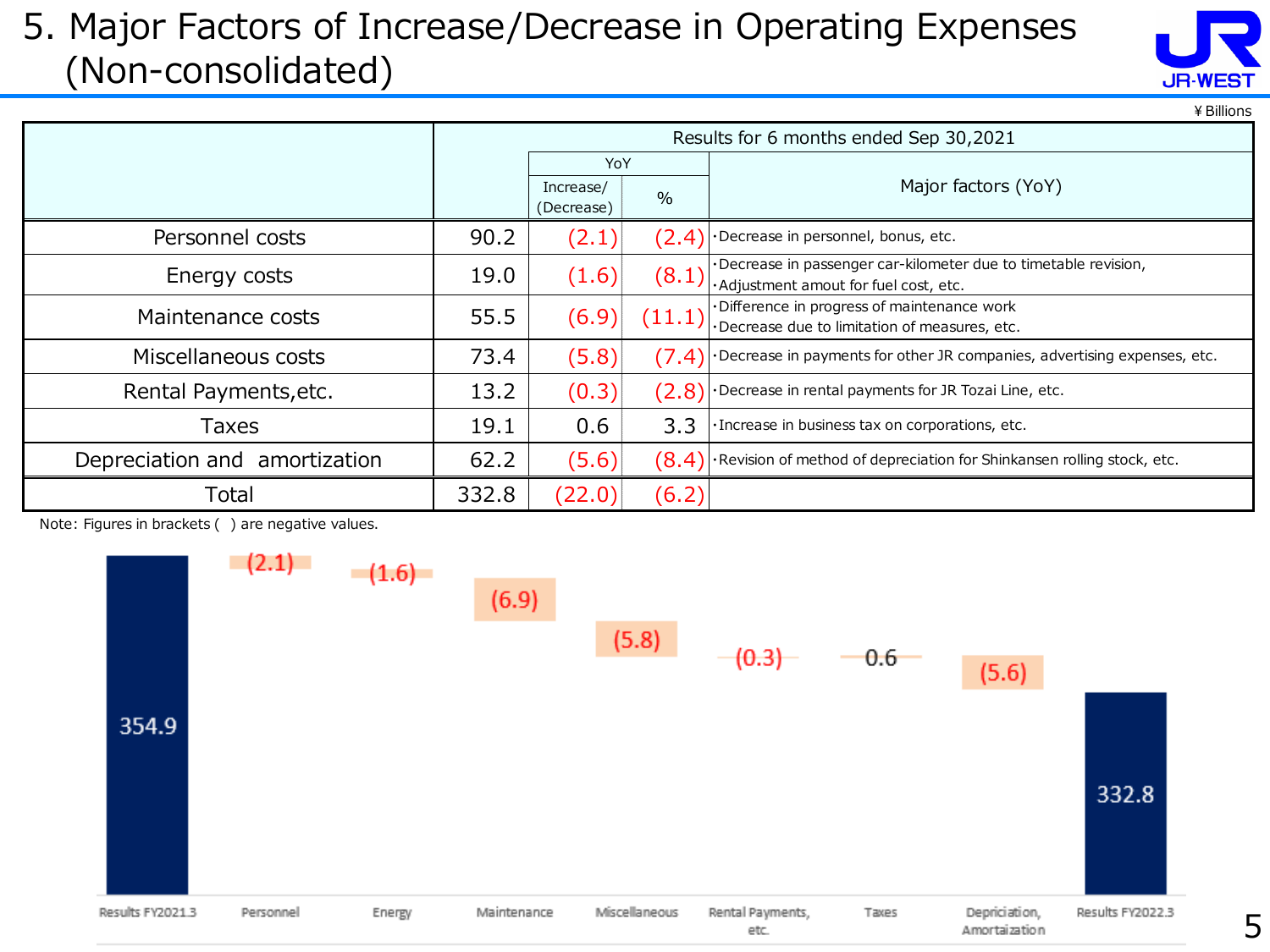## 6. Consolidated Financial Results and Forecasts



¥Billions

|                                          |                               |                               | YoY                     |                          | <b>Results</b>        | Forecasts                 | YoY                     |                 |
|------------------------------------------|-------------------------------|-------------------------------|-------------------------|--------------------------|-----------------------|---------------------------|-------------------------|-----------------|
|                                          | 6 months ended<br>Sep 30,2020 | 6 months ended<br>Sep 30,2021 | Increase/<br>(Decrease) | $\%$                     | FY2021.3 <sup>*</sup> | FY2022.3<br>As of Nov 2** | Increase/<br>(Decrease) | $\%$            |
|                                          | A                             | B                             | B-A                     | $B/A-1$                  | $\mathsf C$           | D                         | $D-C$                   | $D/C-1$         |
| <b>Operating Revenues</b>                | 402.3                         | 436.8                         | 34.4                    | 8.6                      | 920.0                 | 1052.0<br>to 1,089.0      | 131.9<br>to 168.9       | 14.3<br>to 18.4 |
| <b>Operating Expenses</b>                | 547.0                         | 522.9                         | (24.1)                  | (4.4)                    | 1165.5                | 1181.0<br>to 1,183.0      | 15.4<br>to 17.4         | 1.3<br>to 1.5   |
| <b>Operating Loss</b>                    | (144.7)                       | (86.1)                        | 58.6                    | -                        | (245.5)               | (129.0)<br>to (94.0)      | 116.5<br>to 151.5       |                 |
| Non-operating revenues and expenses, net | (9.5)                         | (1.3)                         | 8.2                     | $\overline{\phantom{0}}$ | (11.8)                | (12.5)                    | (0.6)                   |                 |
| Non-operating revenues                   | 3.5                           | 11.6                          | 8.1                     |                          | 13.0                  | 13.2                      | 0.1                     |                 |
| Non-operating expenses                   | 13.0                          | 13.0                          | (0.0)                   |                          | 24.8                  | 25.7                      | 0.8                     |                 |
| <b>Recurring Loss</b>                    | (154.2)                       | (87.4)                        | 66.8                    | -                        | (257.3)               | (141.5)<br>to $(106.5)$   | 115.8<br>to 150.8       |                 |
| Extraordinary profit and loss, net       | (9.0)                         | 7.5                           | 16.5                    | -                        | (17.3)                | 24.0                      | 41.3                    |                 |
| Extraordinary profit                     | 7.5                           | 14.5                          | 6.9                     | -                        | 31.9                  |                           |                         |                 |
| Extraordinary loss                       | 16.6                          | 7.0                           | (9.6)                   | -                        | 49.3                  | $\overline{\phantom{0}}$  |                         |                 |
| Loss attributable to owners of parent    | (128.0)                       | (68.6)                        | 59.4                    | $\qquad \qquad -$        | (233.1)               | (116.5)<br>to $(81.5)$    | 116.6<br>to 151.6       |                 |
| Comprehensive Income                     | (133.2)                       | (67.9)                        | 65.3                    | $\qquad \qquad -$        | (240.4)               |                           |                         |                 |

Note: Figures in brackets ( ) are negative values.

\*Results for the fiscal year ended March 31, 2021, are the figures after the retroactive application of "Accounting Standard for Revenue Recognition."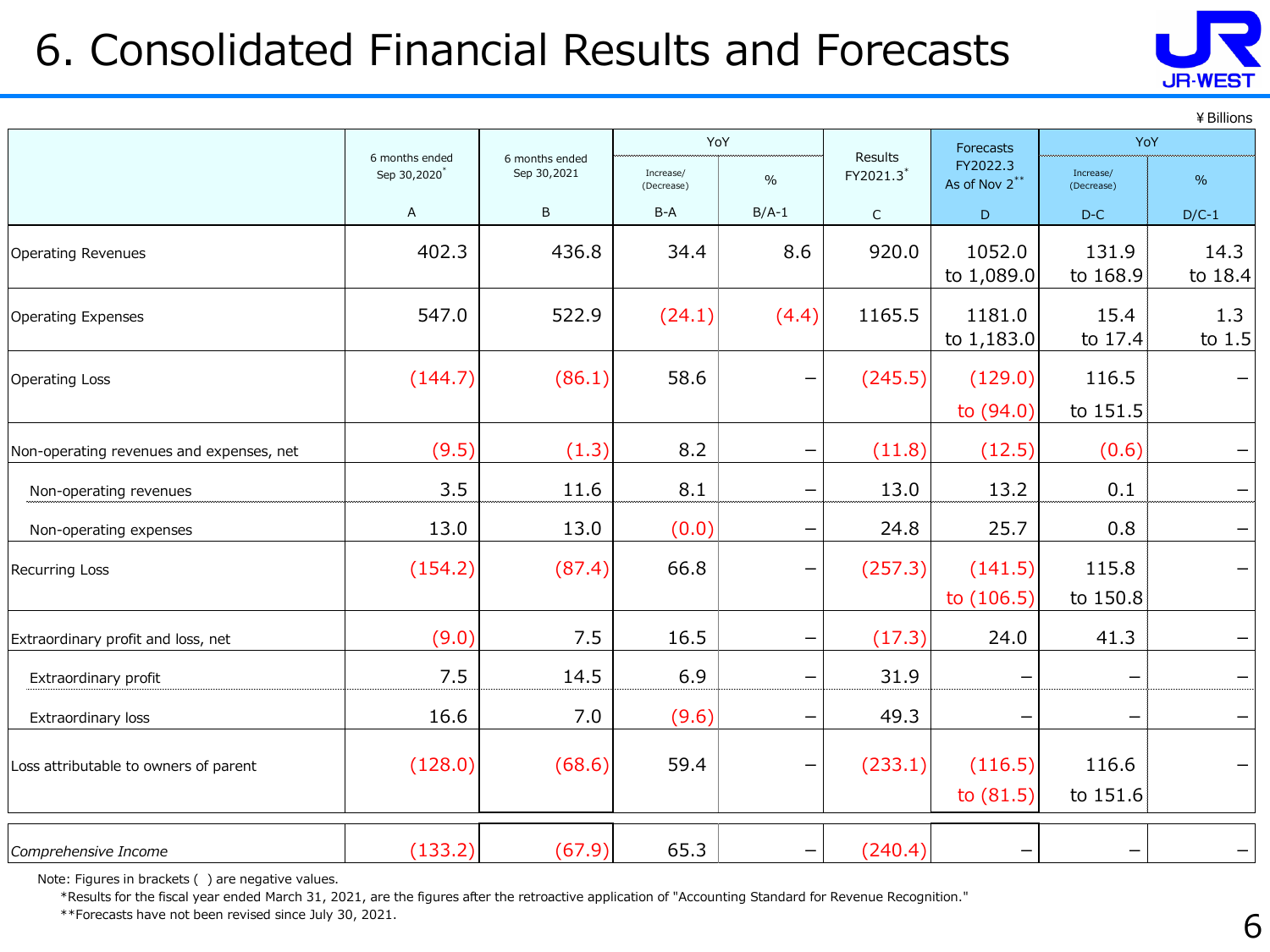#### 7. Consolidated Financial Results and Forecasts (Segment Information)



|                                                                 |                                             |                               |                     |                          |                       |                              |                     | ¥ Billions          |
|-----------------------------------------------------------------|---------------------------------------------|-------------------------------|---------------------|--------------------------|-----------------------|------------------------------|---------------------|---------------------|
|                                                                 | 6 months ended<br>Sep 30,2020 <sup>+3</sup> | 6 months ended<br>Sep 30,2021 | YoY<br>Increase/    | $\frac{0}{0}$            | Results<br>FY2021.3*3 | <b>Forecasts</b><br>FY2022.3 | YoY<br>Increase/    | $\frac{0}{0}$       |
|                                                                 | A                                           | B                             | (Decrease)<br>$B-A$ | $B/A-1$                  | $\mathsf{C}$          | As of Nov 2*4<br>D           | (Decrease)<br>$D-C$ | $D/C-1$             |
|                                                                 |                                             |                               |                     |                          |                       |                              |                     |                     |
| Operating Revenues <sup>*1</sup>                                | 402.3                                       | 436.8                         | 34.4                | 8.6                      | 920.0                 | 1052.0<br>to 1,089.0         | 131.9<br>to 168.9   | 14.3<br>to 18.4     |
| Transportation                                                  | 207.9                                       | 235.6                         | 27.7                | 13.3                     | 469.7                 | 558.0<br>to 592.0            | 88.2<br>to 122.2    | 18.8<br>to 26.0     |
| Retail                                                          | 47.3                                        | 55.5                          | 8.2                 | 17.4                     | 108.7                 | 148.0<br>to 149.0            | 39.2<br>to 40.2     | 36.1<br>to 37.0     |
| Sales of goods and food services                                | 38.8                                        | 46.2                          | 7.4                 | 19.2                     | 88.2                  | 121.2<br>to 122.2            | 32.9<br>to 33.9     | 37.3<br>to 38.4     |
| [Accommodation-oriented budget hotels] (restated) <sup>+2</sup> | [1.5]                                       | [2.7]                         | [1.1]               | [75.3]                   | [4.5]                 | [7.5]<br>to [8.5]            | [2.9]<br>to [3.9]   | [63.1]<br>to [84.8] |
| Department stores                                               | 6.6                                         | 7.3                           | 0.7                 | 11.6                     | 16.3                  | 22.4                         | 6.0                 | 37.1                |
| Real estate                                                     | 63.8                                        | 66.2                          | 2.3                 | 3.7                      | 141.3                 | 153.0                        | 11.6                | 8.2                 |
| Shopping center                                                 | 18.4                                        | 20.6                          | 2.1                 | 11.7                     | 42.3                  | 47.4                         | 5.0                 | 12.0                |
| Real estate lease and sale                                      | 44.1                                        | 44.6                          | 0.5                 | 1.2                      | 96.9                  | 103.5                        | 6.5                 | 6.8                 |
| [Real estate sale] (restated)                                   | [20.5]                                      | [20.8]                        | [0.3]               | [1.6]                    | [50.1]                | [56.3]                       | [6.2]               | [12.4]              |
| Other businesses                                                | 83.2                                        | 79.4                          | (3.8)               | (4.6)                    | 200.2                 | 193.0<br>to 195.0            | (7.2)<br>to $(5.2)$ | (3.6)<br>to (2.6)   |
| Hotel                                                           | 5.5                                         | 7.2                           | 1.7                 | 31.5                     | 15.3                  | 21.0<br>to 23.0              | 5.6<br>to 7.6       | 37.2<br>to 50.2     |
| Nippon Travel Agency                                            | 38.5                                        | 34.7                          | (3.8)               | (9.9)                    | 87.6                  | 70.2                         | (17.4)              | (19.9)              |
| Operating Income (Loss) <sup>*1</sup>                           | (144.7)                                     | (86.1)                        | 58.6                | $\overline{\phantom{0}}$ | (245.5)               | (129.0)<br>to (94.0)         | 116.5<br>to 151.5   |                     |
| Transportation                                                  | (138.3)                                     | (89.9)                        | 48.3                | $\overline{\phantom{0}}$ | (251.5)               | (150.5)<br>to (117.0)        | 101.0<br>to 134.5   |                     |
| Retail                                                          | (9.9)                                       | (6.9)                         | 2.9                 | $\overline{\phantom{0}}$ | (15.0)                | (3.5)<br>to (3.0)            | 11.5<br>to 12.0     |                     |
| Sales of goods and food services                                | (8.3)                                       | (5.3)                         | 3.0                 | $\overline{\phantom{0}}$ | (12.7)                | (3.7)<br>to $(3.1)$          | 9.0<br>to 9.6       |                     |
| Department stores                                               | (1.5)                                       | (1.5)                         | (0.0)               | $\overline{a}$           | (2.2)                 | 0.0                          | 2.2                 |                     |
| Real estate                                                     | 15.0                                        | 16.1                          | 1.0                 | 7.0                      | 29.2                  | 28.0                         | (1.2)               | (4.3)               |
| Shopping center                                                 | 0.1                                         | 1.7                           | 1.6                 | 1598.4                   | 2.0                   | 3.9                          | 1.8                 | 86.2                |
| Real estate lease and sale                                      | 10.6                                        | 10.2                          | (0.3)               | (3.6)                    | 18.9                  | 16.0                         | (2.9)               | (15.5)              |
| Other businesses                                                | (11.2)                                      | (6.1)                         | 5.0                 | $\overline{\phantom{0}}$ | (5.7)                 | 0.0<br>to 1.0                | 5.7<br>to 6.7       |                     |
| Hotel                                                           | (6.6)                                       | (5.8)                         | 0.8                 | $\overline{\phantom{0}}$ | (11.6)                | (7.1)<br>to $(6.1)$          | 4.5<br>to 5.5       |                     |
| Nippon Travel Agency                                            | (4.9)                                       | 0.1                           | 5.1                 |                          | (7.3)                 | (2.5)                        | 4.8                 |                     |

Note: Figures in brackets ( ) are negative values.

\*1 The breakdowns of operating revenues and operating income by each segment are the sums of those of major subsidiaries.

\*2 Figures in brackets 【 】 are the sales of accommodation-oriented budget hotel, "VIA INN", sales, excluding Asakusa (other businesses segment), and Hiroshima Kanayamacho (other businesses segment) locations.

\*3 Results for the fiscal year ended March 31, 2021, are the figures after the retroactive application of "Accounting Standard for Revenue Recognition."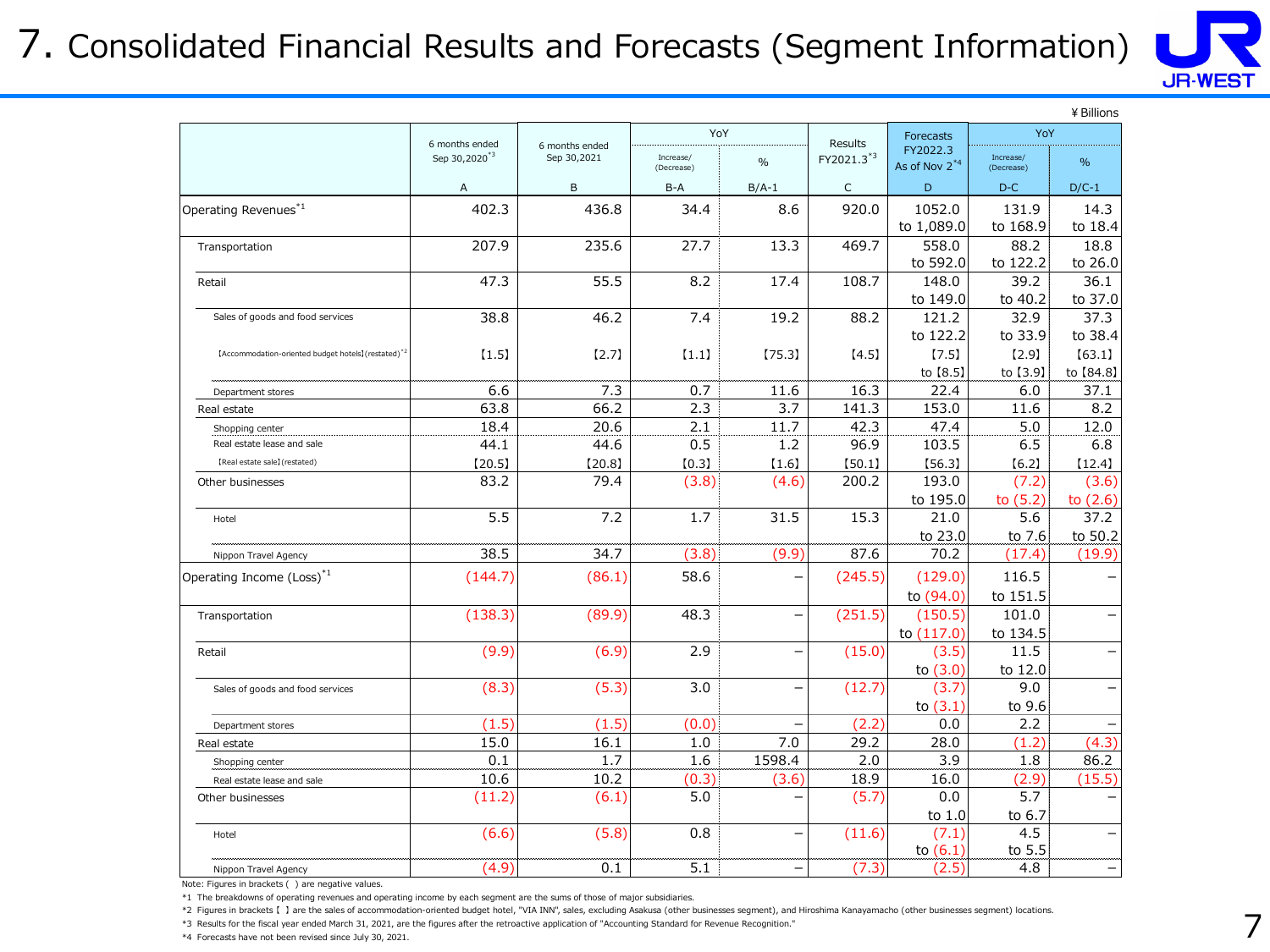## 8. Major Factors of Increase/Decrease in Each Segment



\ Billions

|                         |                      |                           |       |                         |               | Results for 6 months ended Sep 30, 2021                                  |  |  |
|-------------------------|----------------------|---------------------------|-------|-------------------------|---------------|--------------------------------------------------------------------------|--|--|
|                         |                      |                           |       |                         | YoY           |                                                                          |  |  |
|                         |                      |                           |       | Increase/<br>(Decrease) | $\frac{0}{0}$ | Major factors (YoY)                                                      |  |  |
|                         | Sales of goods       | <b>Operating Revenues</b> | 46.2  | 7.4                     | 19.2          | ·Moderate recovery in demand (stores within railway stations,            |  |  |
| Retail                  | and food services    | Operating Loss            | (5.3) | 3.0                     |               | VIAINN), etc.                                                            |  |  |
| Department stores       |                      | <b>Operating Revenues</b> | 7.3   | 0.7                     | 11.6          | ·Relaxation of business suspension request, etc.                         |  |  |
|                         |                      | Operating Loss            | (1.5) | (0.0)                   |               | ·Change in classification of COVID-19 related expenses, etc.             |  |  |
|                         | Shopping center      | <b>Operating Revenues</b> | 20.6  | 2.1                     | 11.7          | ·Relaxation of business suspension request, etc.                         |  |  |
| Real estate             |                      | Operating Income          | 1.7   | 1.6                     | 1,598.4       |                                                                          |  |  |
|                         | Real estate lease    | <b>Operating Revenues</b> | 44.6  | 0.5                     | 1.2           | ·Increase in real estate sales<br>·New opening of lease properties, etc. |  |  |
|                         | and sale             | Operating Income          | 10.2  | (0.3)                   | (3.6)         | ·Decrease in operating income ratio of residences sold, etc.             |  |  |
|                         | Hotel                | <b>Operating Revenues</b> | 7.2   | 1.7                     | 31.5          | ·Moderate recovery in demand (the accommodation                          |  |  |
| <b>Other Businesses</b> |                      | <b>Operating Loss</b>     | (5.8) | 0.8                     |               | department), etc.                                                        |  |  |
|                         | Nippon travel agency | <b>Operating Revenues</b> | 34.7  | (3.8)                   | (9.9)         | ·Decrease in demand due to the activity restriction, etc.                |  |  |
|                         |                      | Operating Income          | 0.1   | 5.1                     |               | - Increase in non-travel related business, etc.                          |  |  |

Note: Figures in brackets ( ) are negative values.

Operating revenues are the revenues from third parties ( = customers).

The breakdowns of operating revenues by each segment are the sums of revenues of major subsidiaries.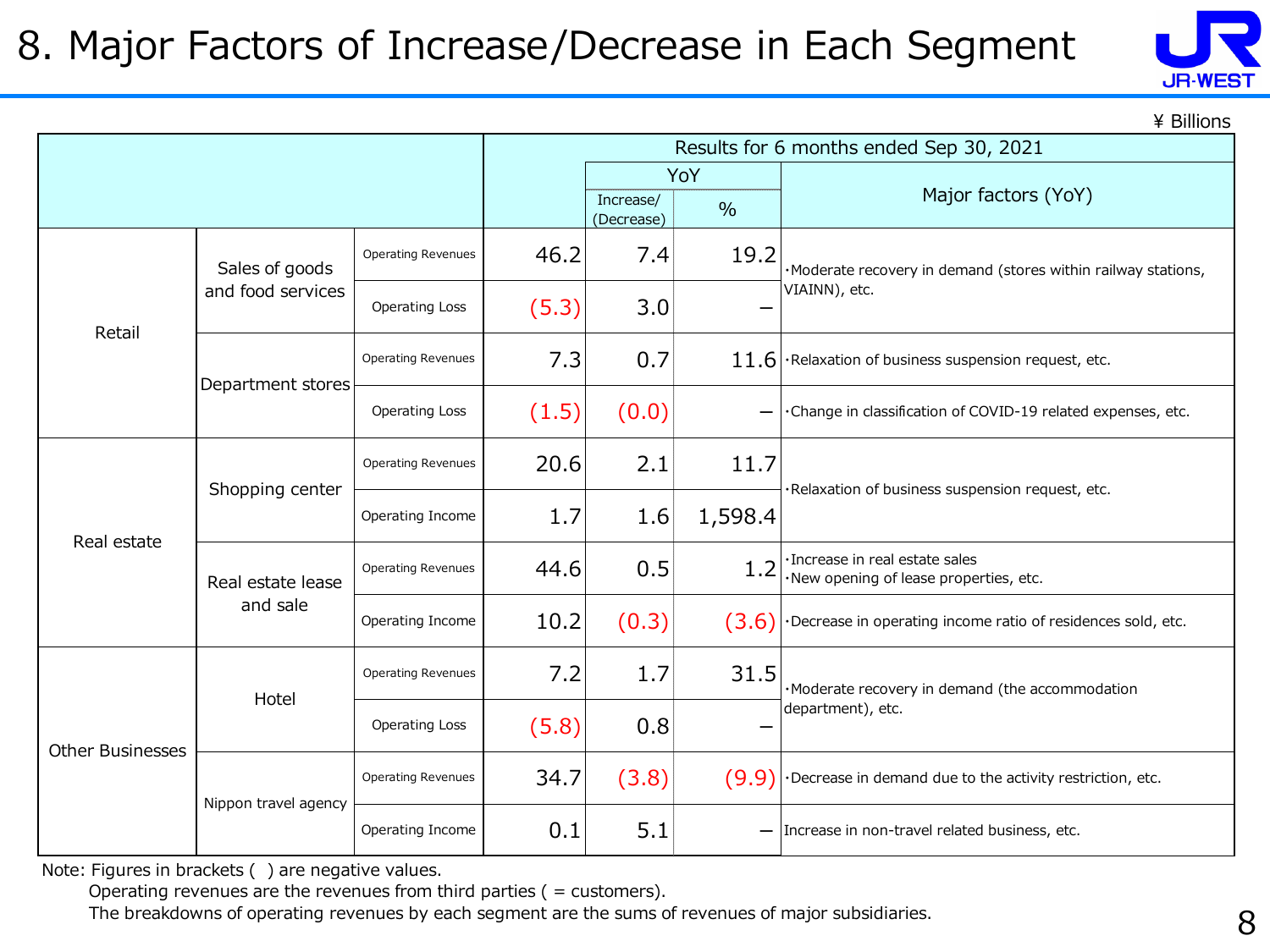### 9. Consolidated Financial Situation and Statement of Cash Flows



|                                        |                             |                       | ¥ Billions                               |
|----------------------------------------|-----------------------------|-----------------------|------------------------------------------|
|                                        | As of March 31,<br>$2021^*$ | As of Sep 30,<br>2021 | <b>Difference</b><br>increase/(decrease) |
|                                        | $\mathsf{A}$                | B                     | B-A                                      |
| Assets                                 | 3,477.3                     | 3,751.0               | 273.6                                    |
| Liabilities                            | 2,521.1                     | 2,620.3               | 99.2                                     |
| Net assets                             | 956.2                       | 1,130.7               | 174.4                                    |
| Balance of Long-term Debt and Payables | 1,559.5                     | 1,757.7               | 198.2                                    |
| [Average interest rate (%) ]           | [1.28]                      | (1.17)                | [(0.11)]                                 |
| Shinkansen Purchase Liability          | 100.9                       | 100.4                 | (0.5)                                    |
| [Average interest rate (%) ]           | [6.55]                      | [6.55]                | $[-]$                                    |
| <b>Bonds</b>                           | 839.9                       | 989.9                 | 150.0                                    |
| [Average interest rate (%) ]           | (1.11)                      | (1.00)                | [(0.11)]                                 |
| Equity ratio (%)                       | 24.5                        | 27.4                  | 2.9                                      |
| Net assets per share $(4)$             | 4,461.46                    | 4,212.17              | (249.29)                                 |

\*Results for the fiscal year ended March 31, 2021, are the figures after the retroactive application of "Accounting Standard for Revenue Recognition."

|                                                    | 6 months ended<br>Sep 30,2020 | 6 months ended<br>Sep 30,2021 | YoY<br>increase/(decrease)<br>$B-A$ |
|----------------------------------------------------|-------------------------------|-------------------------------|-------------------------------------|
| Cash flows from operating activities               | (141.2)                       | (95.7)                        | 45.4                                |
| Cash flows from investing activities               | (99.0)                        | (73.0)                        | 26.0                                |
| Free cash flows                                    | (240.2)                       | (168.7)                       | 71.5                                |
| Cash flows from financing activities               | 470.3                         | 433.6                         | (36.6)                              |
| Change in cash and cash equivalents, net           | 230.0                         | 264.9                         | 34.8                                |
| Cash and cash equivalents at the end of the period | 308.3                         | 474.9                         | 166.6                               |

Note: Figures in brackets ( ) are negative values.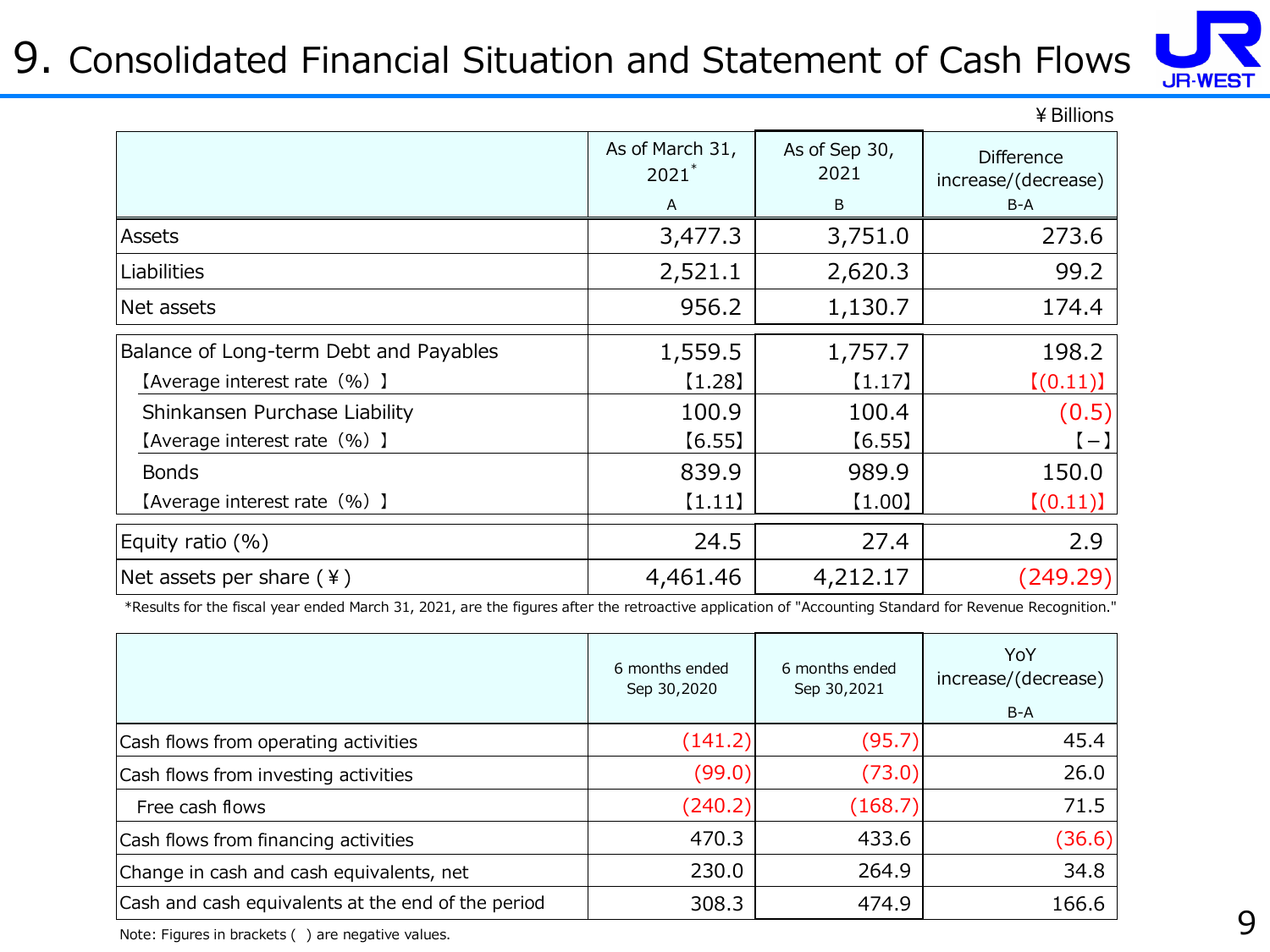Persons, ¥Billions

|                                                      | 6 months ended             | 6 months ended | Results                | <b>Forecasts</b><br>FY2022.3 |
|------------------------------------------------------|----------------------------|----------------|------------------------|------------------------------|
|                                                      | Sep 30, 2020 <sup>*2</sup> | Sep 30,2021    | FY2021.3 <sup>*2</sup> | As of Nov $2^{*3}$           |
| ROA (%, Consolidated)                                |                            |                |                        |                              |
| ROE (%, Consolidated)                                |                            |                |                        |                              |
| EBITDA (Consolidated) *1                             | (60.6)                     | (7.3)          | (70.8)                 | $35.0 \times 70.0$           |
| Depreciation (Consolidated)                          | 83.5                       | 78.1           | 173.4                  | 163.5                        |
| Capital Expenditures<br>(Consolidated, own fund)     | 83.5                       | 73.4           | 216.6                  | 245.0                        |
| Capital Expenditures<br>(Non-consolidated, own fund) | 56.6                       | 45.5           | 167.4                  | 170.0                        |

9.9 9.9 10.6 10.6 20.4 20.2 21.8 21.3

50.0 50.0 100.0 100.0

 $32.0$  26.5  $105.1$  85.0

|                                       | 6 months ended<br>Sep 30, 2020 |        |        | 6 months ended<br>Sep 30,2021                                                                                                                                                                                                  | FY2021.3 | <b>Results</b> | Forecasts<br>FY2022.3<br>As of Nov 2 |        |
|---------------------------------------|--------------------------------|--------|--------|--------------------------------------------------------------------------------------------------------------------------------------------------------------------------------------------------------------------------------|----------|----------------|--------------------------------------|--------|
|                                       |                                |        |        | Consolidated   Non-Consolidated   Consolidated   Non-Consolidated   Consolidated   Non-Consolidated   Consolidated   Non-Consolidated   Non-Consolidated   Non-Consolidated   Non-Consolidated   Non-Consolidated   Non-Consol |          |                |                                      |        |
| No. of employees at the end of period | 48,625                         | 24,075 | 47,611 | 22,958                                                                                                                                                                                                                         | 47,984   | 23,900         | –                                    |        |
| Financial Expenses, net               | (9.5)                          | (8.2)  | (8.7)  | (8.8)                                                                                                                                                                                                                          | (19.5)   | (17.8)         | (21.1)                               | (19.0) |
| Interest and dividend income          | 0.4                            | 1.6    | 1.9    | 1.8                                                                                                                                                                                                                            | 0.9      | 2.4            | 0.7                                  | つつ     |

Note: Figures in brackets ( ) are negative values.

Safety related capital expenditure

Dividends per share (¥)

Interest expenses

Interest expenses<br>
Note: Figures in brackets ( ) are negative values.<br>
\*<sup>1</sup> EBITDA = Operating Income (Loss) + Depreciation<br>
\*<sup>2</sup> Results for the fiscal year ended March 31, 2021, are<br>
\*<sup>3</sup> Forecasts have not been revised Therest and dividend income<br>
Interest expenses<br>
Note: Figures in brackets ( ) are negative values.<br>
\*1 EBITDA = Operating Income (Loss) + Depreciation + Amortization of goodwill

The text expenses<br>
Therest expenses<br>
Note: Figures in brackets ( ) are negative values.<br>
<sup>\*1</sup> EBITDA = Operating Income (Loss) + Depreciation + Amortization of goodwill<br>
<sup>\*2</sup> Results for the fiscal year ended March 31, 202